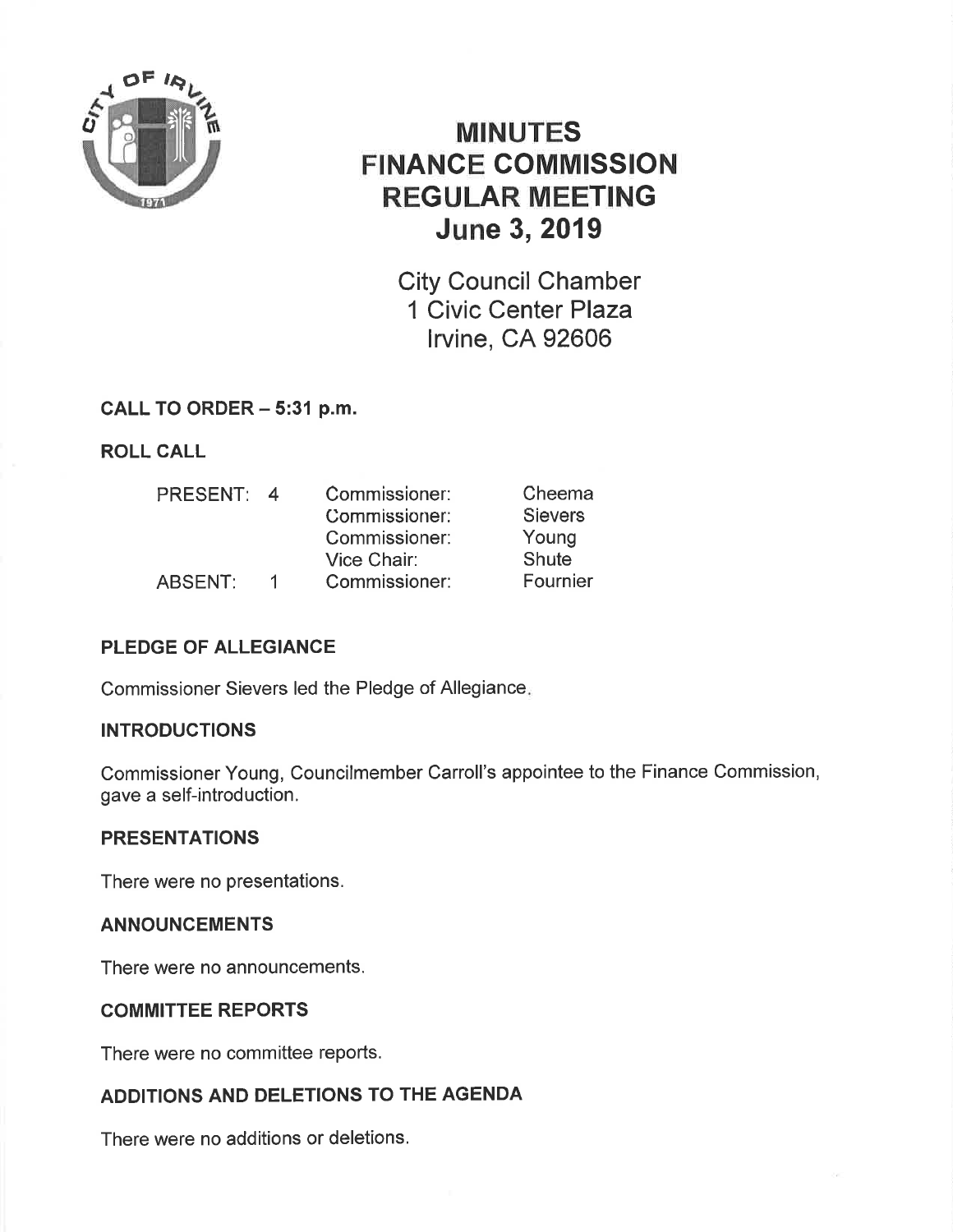#### PUBLIC COMMENTS

Jeanne Barrow, lrvine resident, spoke on the Finance Commission recommendation to include economic development updates in the quarterly budget report.

#### COMMISSION BUSINESS

#### 1. REORGANIZATION OF THE FINANCE COMMISSION

1) Kristin Griffith, Director of Financial Management & Strategic Planning, declared the nominations open for Chairperson and called for the Commission vote.

AGTION: Moved by Commissioner Gheema to nominate Gommissioner Shute as Ghairperson of the Finance Gommission, seconded by Gommissioner Sievers, and unanimously carried by those members present.

2) Newly elected Chair Shute declared nominations open for Vice Chair and called for the Commission vote.

ACTION: Moved by Commissioner Cheema to nominate Commissioner Sievers as Vice Chair of the Finance Commission, seconded by Ghair Shute, and unanimously carried by those members present.

#### 2. MINUTES

ACTION: Moved by Vice Chair Sievers, seconded by Commissioner Cheema, to

Approve the minutes of a regular meeting of the Finance Commission held on May 20,2019.

The motion carried as follows:

| AYES:           | -3-          | <b>COMMISSIONERS:</b> | Cheema, Shute, Sievers |
|-----------------|--------------|-----------------------|------------------------|
| NOES:           | $\mathbf{U}$ | <b>COMMISSIONERS:</b> | <b>None</b>            |
| ABSENT:         | 1.           | <b>COMMISSIONERS:</b> | Fournier               |
| <b>ABSTAIN:</b> |              | COMMISSIONERS: Young  |                        |

# 3. REASSESSMENT DISTRICT NO. 04-20 GROUP SEVEN CONVERSION AND NEW MONEY ISSUANCE

Gemma Calilong, Senior Accountant, presented the item and answered questions. Anna Sarabian, Municipal Advisor, Fieldman, Rolapp & Associates, also answered questions.